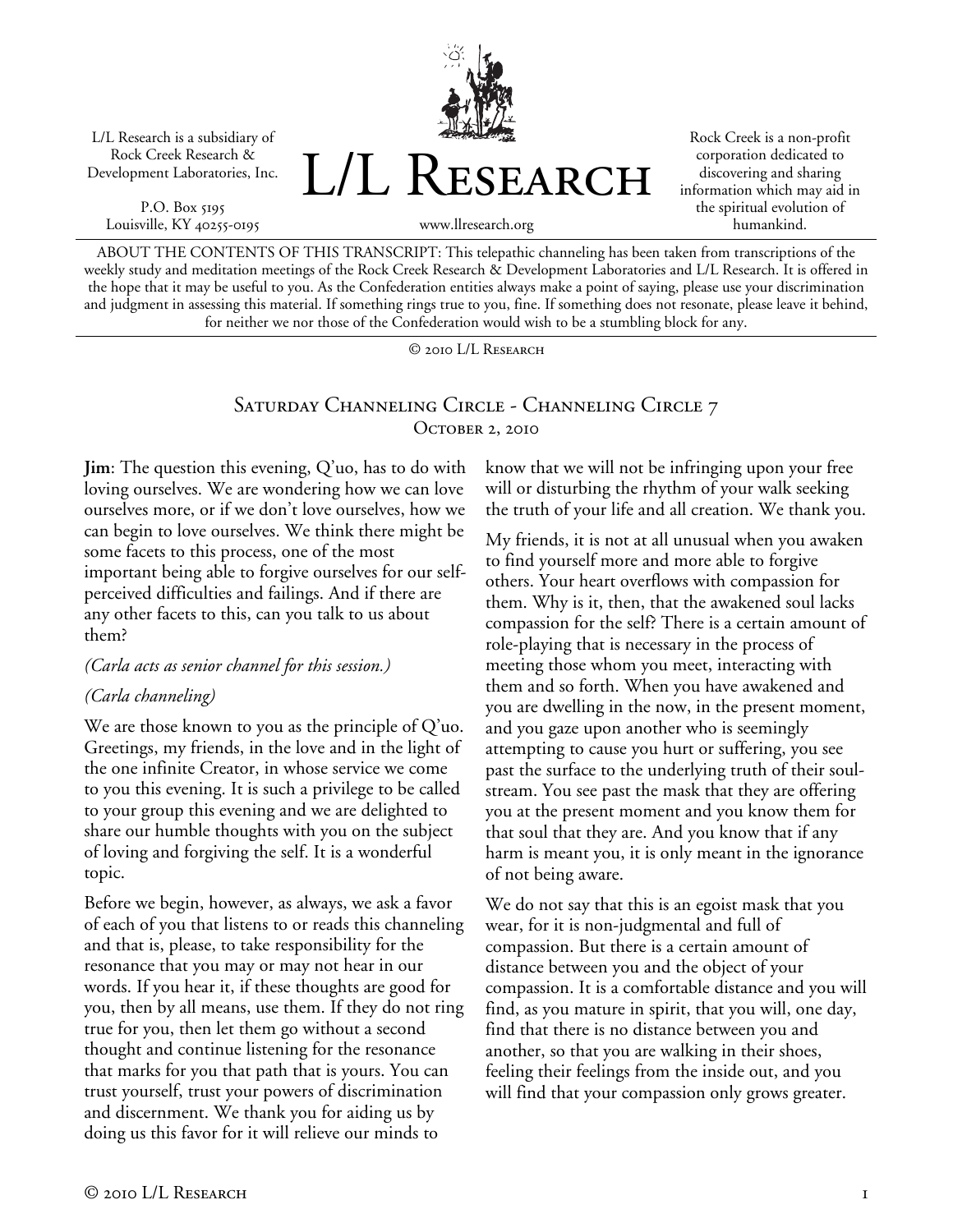Yet that same function of the mask can serve to blind you to the truth of your own being. You can, if you are not comfortable with the self, see every thought. You may never speak it to another. But your impulse is to [judge it] as an error, an error that you, the awakened one, know better than to make. And so you do not say that thought. You do not express that error. Yet you have become aware of your secret thought. And some of the impulses that dwell within your heart do not meet with your approval as an awakened one.

How can you put down your mask? How can you become that consciousness that dwells within closer than your breathing, more familiar than your own face; that place of no-ness—no pretensions, no name, no word but only love.

We are those of Q'uo, and at this time we would transfer this contact to the one known as L. We are those of Q'uo.

# *(L channeling)*

We are those of the Q'uo, and we speak with this instrument now. We greet you again, each of you, in love and light. It is with great amusement that we fully express within this instrument's head, "Why so serious?" We would highly encourage you as an exercise in learning about the self to see the humor of life's situations, to realize that your incarnations here are a beautiful, fun, entertaining game. They are music—each action is a note in the sonata—they are art, they are dance. There is a great lightness, a freedom in each of your actions that once you become coiled down into your conscious experience of third density, they are often hard to see.

We would convey the image of viewing your life like a reality TV show, a funny TV show, in which you can observe yourself and instead of looking back with regret at your actions, see the humor and the entertainment it causes for the Creator, the joy that each of your actions conveys. To be able to look back and laugh at the lessons learned at how things that seem such silliness, that seem so inconsequential form together into the most breathtaking symmetry.

We are not suggesting that life be approached with lackadaisical foolishness, but that when things seem so hard on you, you feel so down on the self and you criticize yourself and the trouble seemed so heaped upon to take a moment to step back and see the humor and then see the love. This instrument is an

artist and greatly enjoys expressing her creativity. We would invite you to recognize your Creator's potential in your life; that you are creating this artwork that at any moment you may suddenly manipulate the brush strokes, the pencil marks, that your life is an ongoing painting that will not be finished until it is through but each stroke constitutes a part of this painting. To stand back and see the beauty of everything that you have created thus far. To see the picture it creates can bring comfort to one who is having difficulty accepting the self in the moment, accepting a certain action, a certain feeling. It is these perceived mistakes that have brought you to where you are today. It is these notes that make the song, these steps that make the dance. While no two songs or dances or pieces of art are the same. It would be incredibly boring if everyone painted the same picture.

Your little faults and your shortcomings are what makes you, you. And to recognize the beauty of this and the I of complex symmetry that can result from what seems like utter chaos. This can help the soul in finding the love for the self and that love seems very hard to find. This instrument also takes great joy in visualization—she easily forms pictures in her head. She herself has found it very useful in the past experiences to visualize the self, to have a running conversation with the self. Your being is not static, you are not a solid, heavy object confined to a certain state. You are moving energy and this can easily be projected and woven. To have a good conversation with the self, to sit down like old friends over tea, to clear the air, to be a psychologist for yourself, these, at the very least, this instrument has found helpful.

You do not have to distance yourself from yourself and see yourself as this entity to be observed and studied and judged, but to see the self as an old friend; that friend you would do anything for, which you would get up at 5:00 in the morning to go help. If you find that you have a great ability to forgive others but not yourself, try to look at yourself as one of those other selves because all of those other selves are you. Give yourself a hug. Shake your hand. Tell yourself it's going to be okay. You're not in it alone—even in the sense of the established entity of the self that you recognize in third density.

We would also say to you that you are not alone, also in the sense that there are many, many guides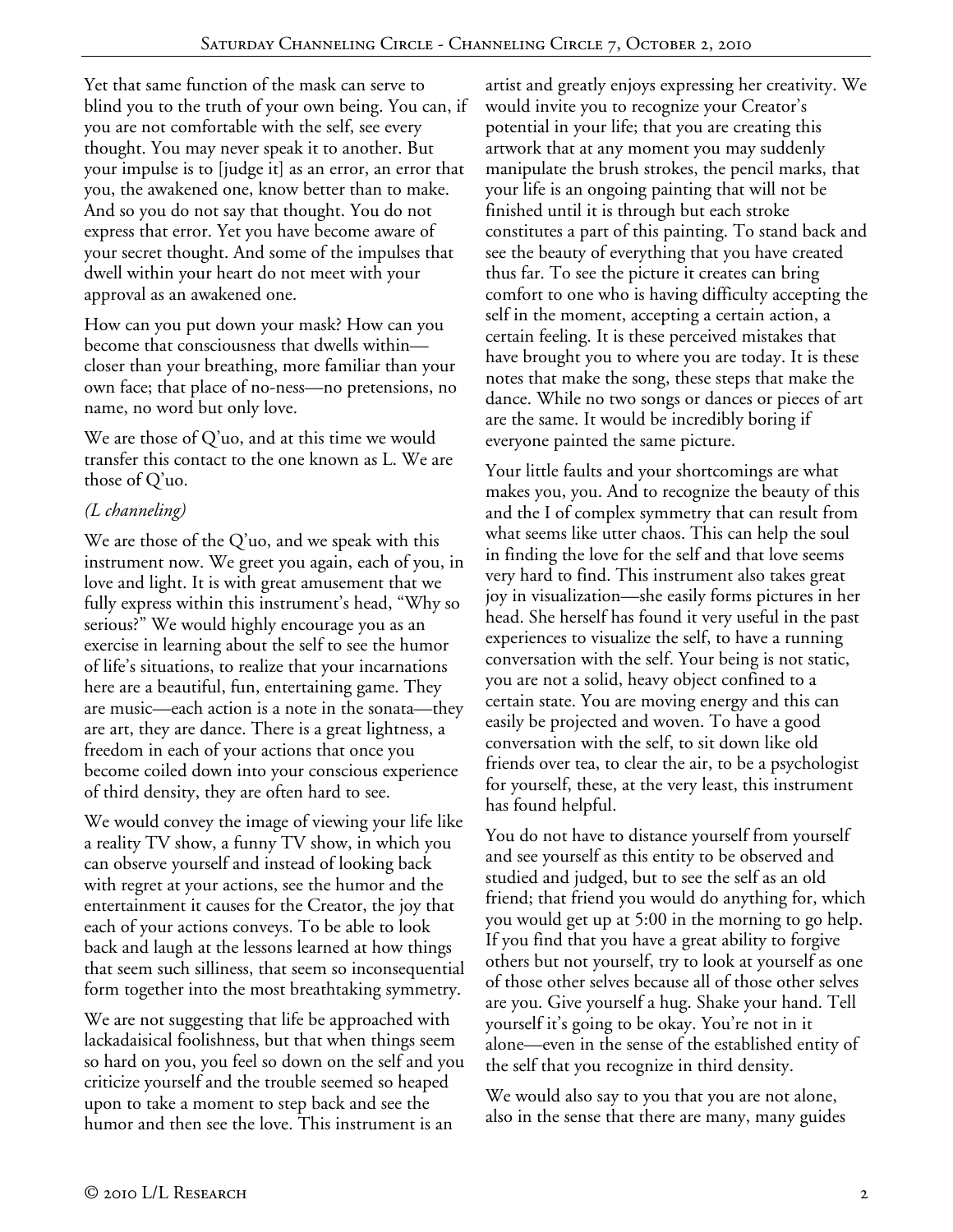and beings who will gladly help you, both incarnate and discarnate, if you but ask. There are healers, therapists incarnate among you right now and there are guides and angels and light being who will gladly help you in aligning your chakras and allow that love to [blow] through you [strongly], to wrap that blanket of love around you when it feels so cold. All that needs to be done is to accept this help, to ask for it. There is much perception that this is a battle that must be fought alone, that you have to battle it out with the self with sword and shield and somehow conquer the self into this form that is acceptable to you, but to see it as more of a gathering of people from without and within, a little powwow of love. You are not alone when it comes to these matters.

Lastly, we would say that when observing the self a certain level of humility is required when it comes to forgiving yourself. If you look at those who walk the path of service to self, you'll see a great deal of pride, of elevating the self above others, and yet all issues of love with the self are simply discarded with this pride. It's a slipcover for the feelings within to recognize that in order to truly know and face and forgive the self you must become vulnerable; you must remove all these outer layers of pride and the defense mechanisms you've set up in order to make yourself acceptable to both self and others. Simply stare at the self, face to face, and realize that you are no better or no worse then any other speck of life in the universe. See through the eyes of yourself.

We find that this instrument's energy is becoming depleted and would therefore pass this connection to the one known as Jim. We are those of the Q'uo.

## *(Jim channeling)*

I am Q'uo, and am with this instrument. We greet each again in love and in light. Thus we have recommended to you, my friends, that one of the basic means by which we may begin to love and accept and forgive the self for perceived failures is to have the light touch when looking at one's own experience. The light touch will allow you to perceive a wider view, shall we say, of the self, including qualities that may be missed when one takes the self overly seriously. We see you have not just the behaviors and ways of looking at yourself given to you, you may say, before the incarnation begins by your own preincarnative choices, but you have certain experiences that are planned that will

provide you with the opportunity to see yourself in a certain way. For example, it is quite often the practice of those older souls, we may call them, who wish to increase their quality of compassion in an overall sense or a general sense, to program into the upcoming incarnation a seeming lack of this compassion for the self—not for other selves, for that would be inappropriate, but to use the self as the laboratory, so that as one goes through the daily round of experience, time after time after time, certain patterns are seen.

The mask between the consciousness of conscious self begins to be removed. You become aware of certain repeating themes, life motifs, qualities, experiences, that are of yourself and which you have a response to in a certain way that would equal a lack of compassion for the self. If you take time on a regular basis, perhaps daily, to review your day's experiences, and see how these repetitive patterns are experienced it is helpful to allow them and your response to them to become large, shall we say, in your consciousness, to enhance them even, so that you intensify the experience and your feeling for lack of compassion for yourself that comes from it.

Then, as you are aware of this intensity of experience, the lack of compassion of self for self, and to allow a balancing feeling, that is, of love for self, to become a moving portion of your being, to become a balance of this lack of compassion. To feel, indeed, the compassion for the self that keeps repeating this pattern, that keeps feeling distrust, dislike, anger at self, or repeating this pattern. To feel compassion for the self that is so hard on itself. Allow both the lack of compassion and the compassion to exist within your being, equal now in intensity. Accept yourself for having both, for are you not the one Creator who has within Itself all things, all emotions, all feelings?

This is a process by which you may become aware of how you are gaining the quality of compassion, the fulfilling of a preincarnative choice that is common to almost all seekers of truth, for as one seeks these basic qualities of love and wisdom and the balance of love and wisdom which is the power to serve the one Creator more effectively it is often the case that a seeming lack of these qualities will exist within the being and there will be a confusion within the being for as long as these qualities exist in an unbalanced fashion. You balance them by your attention daily or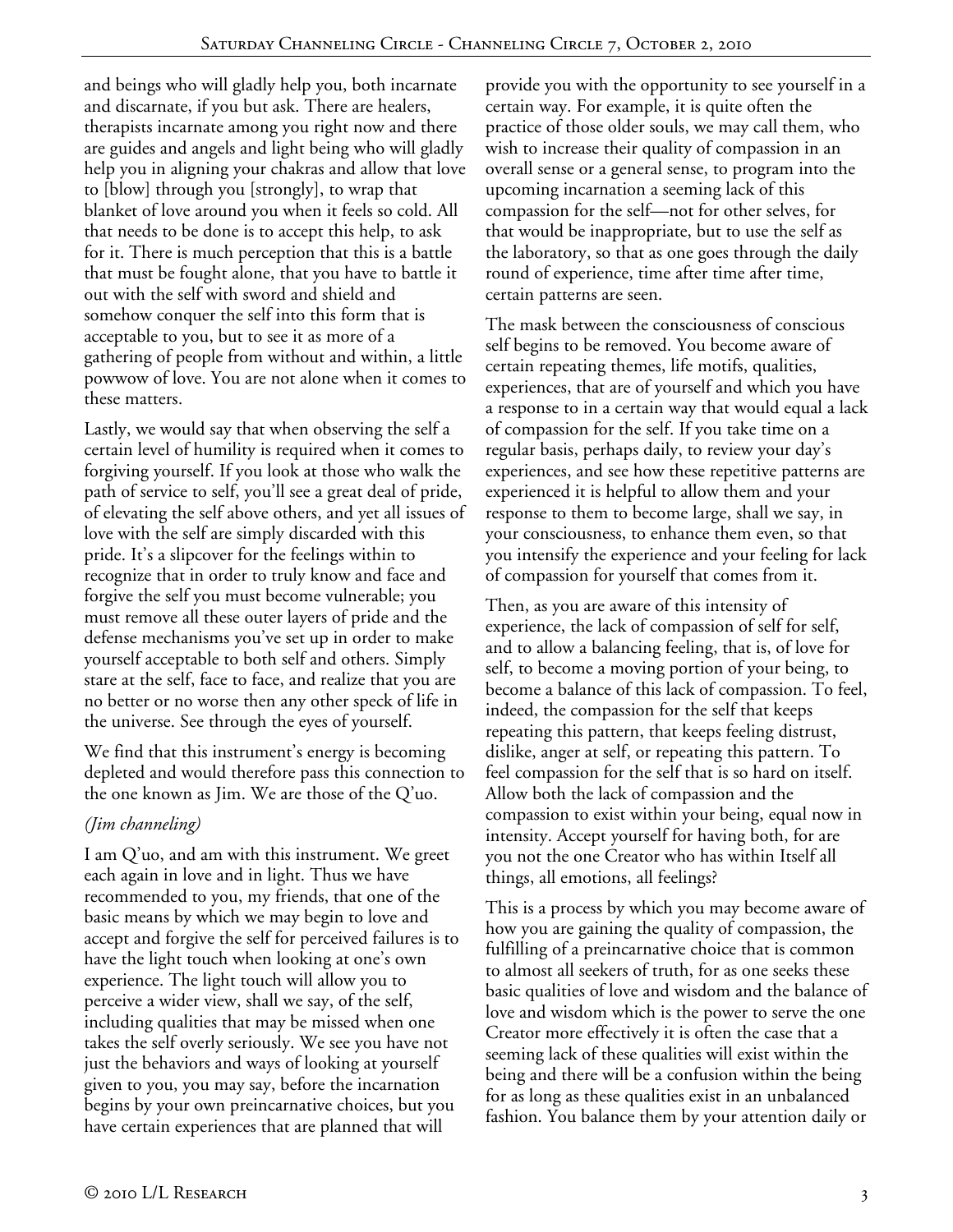as nearly so as possible, so that you begin to see the process of evolution of your spirit, of your soul, being in your daily round of activities.

We would, at this time, transfer this contact to the one known as Carla. We are those of Q'uo.

# *(Carla channeling)*

We are those of the principle of Q'uo, and we are now with this instrument greeting you once again in the love and in the light of the one infinite Creator.

My friends, there are things about being a human being on the third planet from the sun in your solar system in your third density at this time that are known to you. Your situation is familiar. You are indeed a creator, but you are a very young creator. You have the tune but not the words of love. There are gaps that surprise you and this you know and you are aware of the glory of being a human being in third density on the third planet from the sun, for as seemingly imperfect as you are, you have the capacity to move through the gateway of intelligent infinity and to bring back the infinite that it may radiate through your being, light you like a lighthouse and shine for all to see. The animals, the plants, the air, the water, all of the qualities of first and second density that surround you have this capacity as well, but they have no awareness of it; they are the dance, they are love, they move to help, support, without thought, without intention.

Each of you, my friends, is capable of setting an intention to serve on purpose, and if you serve in a way you consider imperfectly, so be it.

Why is it so important to love the self? The one known as J who asked this question touched upon that facet himself, intuiting his way to his own answer. Before you love another, you must fall in love with yourself. This instrument is very fond of an old song, "My funny valentine, sweet comic valentine, you make me smile with my heart. Your looks are laughable, unphotographable, but you're my favorite work of art." You need to become your favorite work of art. You need to fall in love with yourselves as wonderful and foolish and silly and evil-minded and mean and every other quality that you know of. And you need to bring all of those dark and light qualities into your heart, not to judge, but to love. For as you come to know yourself more and more, you will find the truth running deep and true under the folly of personality and opinion and

that truth is that you carry the Creator's consciousness within you and by using your will and setting your intention you may be a place where light dwells and oh, what a saving grace it is to others when they see you shine, unconcerned that you are imperfect, knowing that whatever you are, you are the Creator.

It is important to love the self because it is as you love yourself that you are capable of loving others. The next time that you wish judgment upon yourself for any reason, take a moment to look into the mirror and look into your eyes, not at your eyes or your image, but into that black portion of the eye which accepts the light and creates the image, look into your eyes and see the Creator and fall in love with the opportunity that is you. Your possibilities are endless. There is no need for judgment. There is every need for support, encouragement, understanding and compassion. You did not come into this world to be perfect or perfect yourself, for you see, my friends, it is not about you. It is not about the personality. It is about the larger you, and we mean that in two ways: there is a larger you that is still you. It consists of your soul stream, it consists of that personality that you are now and it consists of other personalities that you were and will be in other experiences of incarnation.

That which you experience as this incarnation before you has a texture, a rhythm, and a rightness of its own, yet it is also that which fits into large groups of experiences of all kinds that you have gathered here and there as a child picking wildflowers in a meadow, a meadow of stars in an infinite creation, and you fit, not only within yourself but as part of your soul stream you fit perfectly. It is difficult to see this wide perspective, when the heart within you is beating a rhythm of judgment upon yourself and it is for this reason that we have suggested various ways of broadening your perspective, dollying back, as this instrument would say, from the close-up that the camera holds when you gaze at yourself in judgment.

And there is another way that you are part of a great self, and that is the fundamental way, the way of consciousness, for the consciousness that you carry within you is the consciousness of the Creator, the Logos, the one great original Thought, and that Thought is a thought that is made up entirely of love. You distort that love as it pleases you to do, yet you cannot move away from who you are, and that